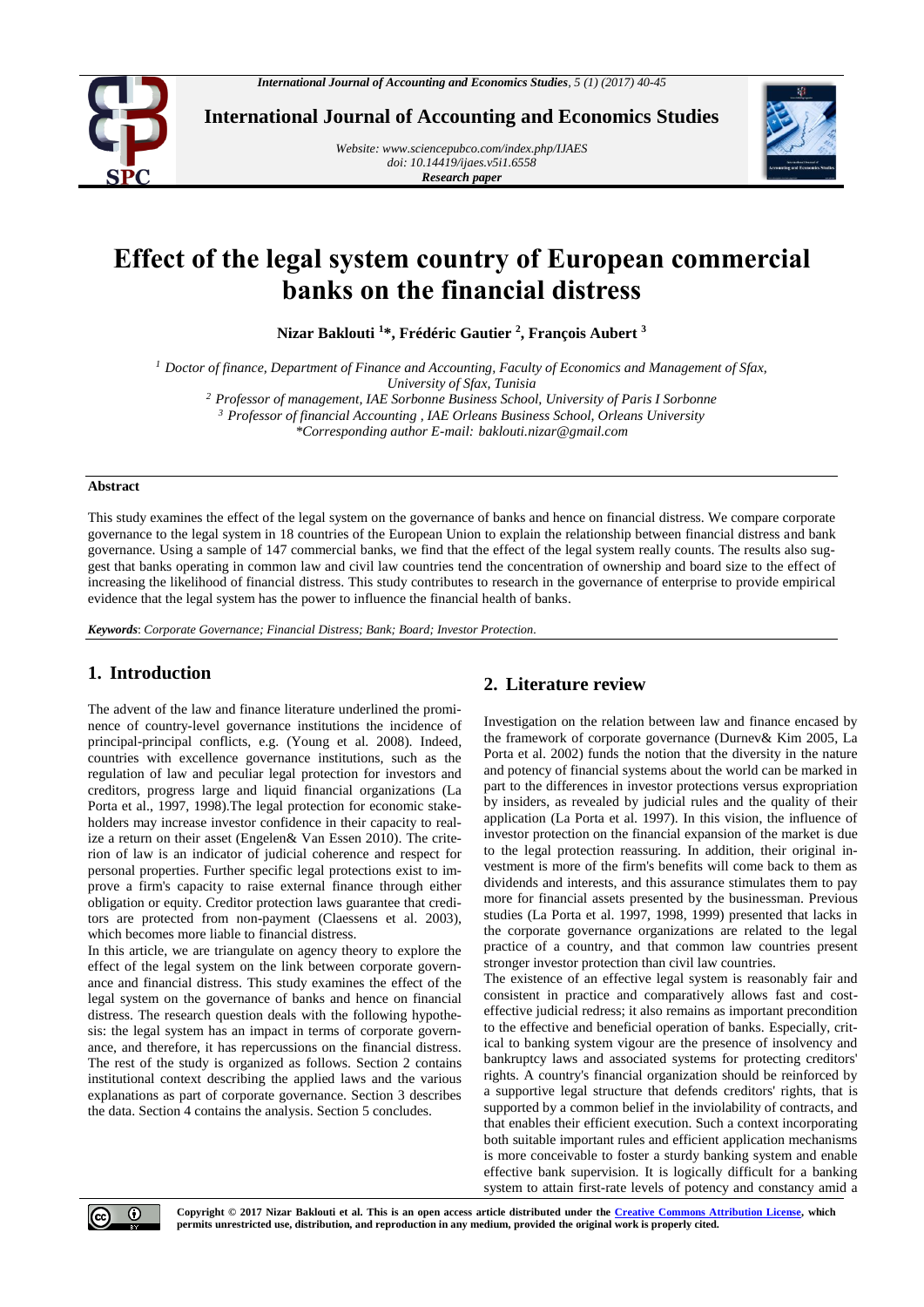fragile legal framework, as it will be incapable to prepare banks with the creditors' rights that determine their capacity to earn their keep. In case of severe economic recession, the legal organization does not deliver appropriate support to creditors' interests, it will not only exacerbate the situation, possibly donating to a banking crisis, but will also create recovery more difficult. More precisely, the presence of an insolvency law exploited to protect creditors' rights in a punctual manner is critical to the capacity of a bank to implement its claims under a pertinent loan or security arrangement.

Greater creditor rights cause the increased obtainability of credit (Djankov et al. 2008a, Djankov et al. 2007), which strength be more profitable during times of financial distress as it keeps the credit streak open. Furthermore, larger judicial efficiency can develop the efficacy of loan recuperation (Laeven&Majnoni 2005). All things presence equal, solider legal protection for creditors is probable to enhance firm performance in a credit difficulty, since provisions are probable to allay creditors' fears of failure. An economic crisis may create great incentives for executives and supervising shareholders to hold in value destructive attitude (Bertrand et al. 2002), through opportunistic confiscation or other forms of wrongdoing, such as non-payment on their credit engagement. Similarly, if a country experiences an unassuming damage in investor confidence in the circumstance of any financial crisis, Johnson et al. (2000) revealed that firms, in countries with inoperative minority protection rights, are further exposed to investors' reconsideration of the likelihood of expropriation and, as a result, can exhibit deteriorated firm performance. However, the effect of governance on firm performance can matter less in ordinary economic situations, when events radically change (e.g., an economic crisis), better governance becomes crucial to the preservation of firm value (Mitton 2002). Best governance becomes essential to the conservation of firm value (Mitton 2002). Reinforcement country-level governance institutions must guarantee thus investor protection and support firm performance in crisis situation (Friedman et al. 2003).

Countries of different legal traditions may specialize in different strategies of social control of companies (Djankov et al. 2007). In particular, countries with common law (common law) often significantly rely on standards and private codes, while countries based on civil codes (civil law) are more dependent on government regulations and property. According to the characteristics of the two models of capitalism, we have outlined above countries following the Anglo-Saxon tradition, and the countries that follow the socalled tradition of French or German civil codes. While the former is characterized by having less controlled financial systems with a developed capital market and legal system based on case law, the latter have a more regulated financial system, more surgery markets and fewer grounded legal systems in jurisprudence and more in codes of conduct. In this model, it caters more to the rights of the state to property rights, compared with the Anglo-Saxon model (La Porta et al. 1999). The countries of the Anglo-Saxon model and those with strong protection to minority shareholders tend to have market-based systems. In countries with weak laws, where the potential for expropriation of rights of investors is high, the role of banks having the power to enforce compliance extra judicially contracts is important (Rajan&Zingales 2003).

Generally, Anglo-Saxon countries have markets of more developed capital and ownership of companies is usually more dispersed (generating important agency problems), while nations based on civil law, the principal agency problem is between minority shareholders and majority. In these countries, the high concentration of ownership allows large shareholders to use their voting power at the expense of the benefit of small shareholders (Ruiz & Santana 2009). The high concentration of ownership may have negative effects on external and minority shareholders, and the protection of investors. Although in countries where financial markets are less developed, the concentration of ownership may have a positive effect, allowing the performance of the steering control. We also have to consider that conflicts agency - generally between different interest groups may be higher in countries with

less developed financial markets and lower investor protection. On the other hand, sometimes the shareholding structures of companies can be extremely complex and difficult knowledge of who owns and controls the company. These complex structures are more often in Europe and Asia continents, where control frequently appears in pyramidal structures. At the same time, in these countries, credit institutions play a much wider role, simultaneously acting as lenders and shareholders. In Anglo-Saxon countries, institutional investors can help reduce the problem of discretionary management.

# **3. Sample selection and data**

The sample consists of 147 European commercial banks listed and included in the asset base 4 data compiled by Thomson Reuters relevant information on Financials data of such entities and, in particular, its corporate governance.

The reporting period covers the years 2005-11. This period contains the maximum information that was available: in other words, reducing hence the number of missing data.

| <b>Table 1:</b> Presentation of Variables  |                                                                                                                                                                                                                                                                                                                                                                         |  |  |  |
|--------------------------------------------|-------------------------------------------------------------------------------------------------------------------------------------------------------------------------------------------------------------------------------------------------------------------------------------------------------------------------------------------------------------------------|--|--|--|
| Variables                                  | Measurement                                                                                                                                                                                                                                                                                                                                                             |  |  |  |
| CAP : Capital Adequacy                     | (Equity Capital + Loan Loss Reserve Allow-<br>ance) / Total Assets                                                                                                                                                                                                                                                                                                      |  |  |  |
| <b>ASSET</b> : AssetQuality                | Loans / Total Assets                                                                                                                                                                                                                                                                                                                                                    |  |  |  |
| MGMT: Management                           | Total Operating Expense / Total Assets                                                                                                                                                                                                                                                                                                                                  |  |  |  |
| ROA : Earnings                             | Net Income/Total Assets                                                                                                                                                                                                                                                                                                                                                 |  |  |  |
| LIQ: Liquidity                             | LiquidAssets / Total Assets                                                                                                                                                                                                                                                                                                                                             |  |  |  |
| BLOCK: Concen-                             | The sum of ownership of all shareholders                                                                                                                                                                                                                                                                                                                                |  |  |  |
| tratedOwnership                            | owning 5% or more of the company                                                                                                                                                                                                                                                                                                                                        |  |  |  |
| <b>BRSIZE: Board Size</b>                  | The number of directors on a board                                                                                                                                                                                                                                                                                                                                      |  |  |  |
| <b>DUALITY: CEO Duali-</b><br>ty           | Equal to 1 if the CEO also carries out duties<br>as the Chairman of the Board and 0 if other-<br>wise<br>The presence of a nomination committee                                                                                                                                                                                                                         |  |  |  |
| NOMCOM: Nomination<br>committee            | (NOMCOM) is represented as a binary varia-<br>ble that takes the value of 1 if a nomination<br>committee exists, otherwise 0.<br><b>INVESTOR PROTECTION WB. This index</b>                                                                                                                                                                                              |  |  |  |
| <b>PROTECTION</b> : Investor<br>protection | measures investor protection using the<br>Strength of Investor Protection Index from<br>the World Bank for 2006. The index is the<br>average of the extent of disclosure index, the<br>extent of director liability index and the ease<br>of shareholder lawsuits index. The index<br>ranges from 0 to 10 with high values indicat-<br>ing greater investor protection. |  |  |  |
| SIZE : Bank Size                           | Natural logarithmic of total assets                                                                                                                                                                                                                                                                                                                                     |  |  |  |
| GROWTH: The annual<br>GDP growth rate      | Gross domestic product annual growth rate                                                                                                                                                                                                                                                                                                                               |  |  |  |

#### **3.1. Measures of financial distress**

Weisbach (1988) depicted process of a financial distress that began with an incubation period characterized by a set of bad economic conditions and poor management committing costly mistakes. Weisbach (1988) argued that firms enter financial distress as the result of economic distress, declined in their performance and poor management. A financial distress situation is considered when a bank meets some of the following conditions: (1) its earnings before interest and taxes depreciation and amortization (EBITDA) are lower that its financial expenses for two consecutive years and/or (2) a fall in its market value occurs between two consecutive periods. Under this approach, the authors have constructed a binary dependent variable which takes the value 1 if the company meets one of the above criteria and 0, otherwise.

## **4. Analysis**

We chose to implement the binary logistic regression; since it has the advantage of combining several independent variables without the normality assumption is a necessary condition, in addition to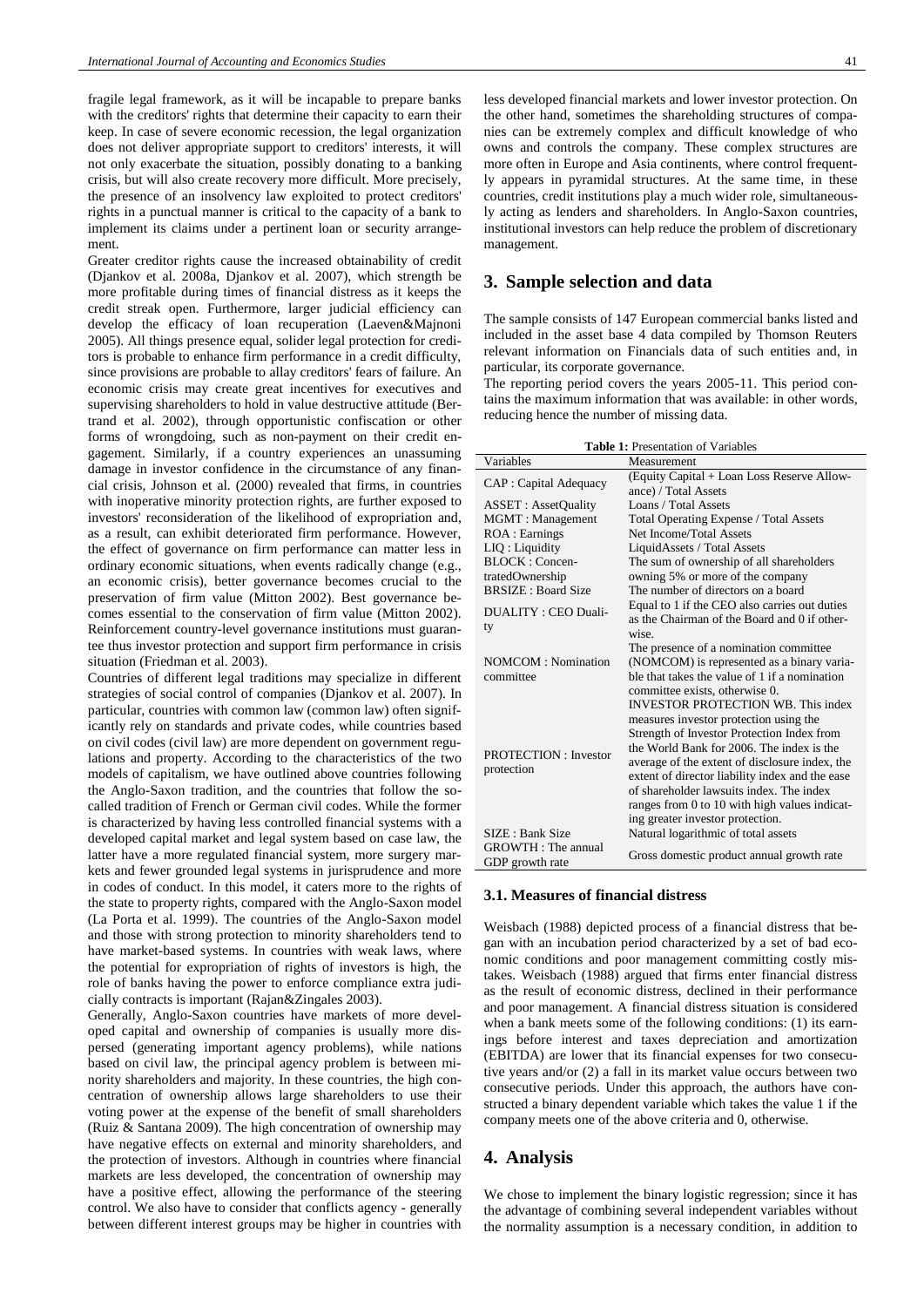its greater robustness as demonstrated by Kira et al.(1997) and Lennox (1999). Based on available accounting data, we were able to retain the financial variables selected from those used in previous empirical work. An analysis of the correlation between the explanatory variables as this technique requires that the independent variables are not correlated. Backward stepwise method was then used to eliminate by a trial-and-error process the independent variables that do not significantly contribute to the equation based on the lowest Wald statistic.

#### **4.1. Logistic regression model**

The distress indicator P<sub>ijt</sub> was modelled as a function of three variables groups: governance variables, CAMEL variables and control variables. Thus, the logistic regression model with random effects is part of equation (1) as follow:

$$
P_{ijt} = F [GOUEX_{ijt}, CAMEL_{ijt}, CON (x it, y it)] + s iit \tag{1}
$$

With P<sub>ijt</sub> the dependent binary variable where  $P_{\text{lit}} = 1$  if the bank i in the country j at time t is in financial distress, and 0 otherwise;

The vector GOUEX ijt measures the variables of governance: (BLOCK ijt, BOARD ijt, and CGCOM ijt).

The CAMEL ijt vector measures the CAMEL variables: (MGMT ijt, ASSET ijt, LIQ ijt, ROA ijt and CAP ijt).

The vector (CON) was composed of a set of control variables with the variable  $(x<sub>it</sub>)$  measuring the bank size (SIZE  $<sub>it</sub>$ ) which had a</sub> specific characteristic. Concerning (yyjt), it is the vector of variables measuring the variables of the country in which thebankoperates,thevariablesreferringtothegrowthofgrossdomestic product (GROWTH  $_{it}$ ).

#### **4.2. Descriptive statistics**

The Table 2 summarizes the sample composition and presents whether the degree of investor protection is important in explaining cross-country differences in economic.

| <b>Table 2:</b> Number of Commercial Banks in Each Sample Countries |  |
|---------------------------------------------------------------------|--|
|---------------------------------------------------------------------|--|

|             | Number of commercial | Index of investor protec- |  |  |
|-------------|----------------------|---------------------------|--|--|
| Country     | banks                | tion                      |  |  |
| Austria     | 8                    | 5                         |  |  |
| Belgium     | 2                    | $\overline{7}$            |  |  |
| Cyprus      | 5                    | 6.3                       |  |  |
| Germany     | 12                   | 5                         |  |  |
| Denmark     | 33                   | 6.3                       |  |  |
| Spain       | 12                   | 5                         |  |  |
| France      | 7                    | 5.3                       |  |  |
| UK          | 9                    | 8                         |  |  |
| Greece      | 10                   | 5.3                       |  |  |
| Hungary     | 2                    | 4.3                       |  |  |
| Ireland     | 2                    | 8.3                       |  |  |
| Italy       | 15                   | 6                         |  |  |
| Luxembourg  | 1                    | 4.3                       |  |  |
| Malta       | $\overline{4}$       | 5.7                       |  |  |
| Netherlands | 1                    | 4.7                       |  |  |
| Poland      | 16                   | 6                         |  |  |
| Portugal    | 4                    | 6                         |  |  |
| Sweden      | 4                    | 6.3                       |  |  |

#### **4.3. Comparative analysis between banks in distress and those not forming part**

Table 3 illustrates some fundamental differences between banks in distress and a control sample of non-integrated banks in our study. Using the non-parametric Wilcoxon test indicates that the critical probability (p - value) of the variables is less than 0.05, meaning a significant difference between banks in distress and the control sample. The distressed bank profile displays the average values of Nominating Committee (NOMCOM), double function of the CEO (DUALITY), size of the board (BOARD), concentration of ownership (BLOCK), liquidity (LIQ), bank size (SIZE) and protecting investors (PROTECTION) higher than their counterparts in the control sample.

Banks with solid financial health have higher average percentage of quality management (MGMT), quality of assets (ASSET), operating profitability (ROA) of capital adequacy (CAP) and GDP growth (GROWTH) than banks identified as being in financial distress.

| <b>Table 3:</b> Comparative Statistical Averages and Medians between Banks in |  |
|-------------------------------------------------------------------------------|--|
| Distress and Those Not Forming Part of 2005-2011 (Percent).                   |  |

|                            | No distress  |                       | <b>Distress</b> |                        | Test of Ave-<br>rage |                  | Test of Wil-<br>coxon |                  |
|----------------------------|--------------|-----------------------|-----------------|------------------------|----------------------|------------------|-----------------------|------------------|
| Variable                   | Ave-<br>rage | Medi<br>an            | Ave-<br>rage    | Medi<br>an             | diffe-<br>rence      | p-<br>va-<br>lue | diffe-<br>rence       | p-<br>va-<br>lue |
| <b>DUALI-</b><br><b>TY</b> | 30.2         | $\Omega$              | 63.80           | $\mathbf{1}$           | $-0.33$              | $\overline{0}$   | $-1$                  | $\boldsymbol{0}$ |
| <b>NOMCO</b><br>M          | 51.15        | $\mathbf{1}$          | 66.25           | $\mathbf{1}$           | $-0.15$              | 0.00<br>04       | $\theta$              | 0.00<br>04       |
| <b>BOARD</b>               | 13.65        | 14                    | 15.52           | 15                     | 1.86                 | $\overline{0}$   | 1                     | $\boldsymbol{0}$ |
| <b>BLOCK</b>               | 42.58        | 35.5                  | 50.68           | 40.7<br>6              | 8.09                 | $\overline{0}$   | 5.27                  | $\overline{0}$   |
| <b>MGMT</b>                | 4.09         | 3.53                  | 2.7             | 2.73                   | $-1.39$              | $\overline{0}$   | $-0.8$                | $\overline{0}$   |
| ASSSET                     | 61.41        | 64.0<br>$\tau$        | 55.98           | 59.6<br>1              | $-5.43$              | $\overline{0}$   | $-4.46$               | $\overline{0}$   |
| LIQ                        | 17.21        | 14.0<br>$\mathcal{R}$ | 19.85           | 17.7<br>8              | 2.65                 | 0.02             | 3.76                  | $\overline{0}$   |
| <b>ROA</b>                 | 0.78         | 0.83                  | $-0.39$         | 0.3                    | $-1.17$              | $\theta$         | $-0.53$               | $\boldsymbol{0}$ |
| CAP                        | 13.44        | 12.4                  | 12.24           | 12.0<br>$\overline{c}$ | $-1.2$               | $\overline{0}$   | $-0.38$               | 0.01             |
| <b>SIZE</b>                | 16.28        | 16.5                  | 18              | 18.8<br>7              | 1.72                 | $\overline{0}$   | 2.37                  | $\overline{0}$   |
| <b>GROWT</b><br>H          | 1.42         | 1.7                   | 0.45            | 1.1                    | $-0.98$              | $\theta$         | $-0.6$                | $\mathbf{0}$     |
| PRO-<br><b>TECTION</b>     | 5.84         | 6                     | 6.25            | 6                      | 0.41                 | $\overline{0}$   | $\theta$              | 0.01             |

## **4.4. Descriptive analysis of the banks according to the legal system of the country**

Referring to the academic literature on the relationship between legal systems, the institutional environment and corporate governance mechanisms (La Porta et al. 1999) have published articles indicated that the effectiveness of corporate governance rules differ depending on the legal traditions and thus singled to countries common law with strengthening the legal protection of rights of investors superior to that of countries civil law. Empirical research indicates that the Anglo-Saxon system of common law is found to be more effective in protecting shareholders' rights than other systems (La Porta et al. 2002). Two great traditions are identified: the common law, widespread in Anglo-Saxon countries, and civil law, inherited from Roman law.

The classification of legal systems of countries has become a reference standard. We divide our sample banks of the eighteen EU countries according to the origin of their legal system, the common law (banks in the UK and Ireland) and civil law (banks of 16 countries). Table 4 below shows the descriptive statistics of the banks according to the legal system of the country over the period 2005 to 2011.

It is observed that banks such countries common law frequently experienced financial distress (55%), while those of countries civil law is 12.61%. Thus, the analysis of the banking system of common law, defined the percentage of variables such as, investor protection (PROTECTION), the concentration of ownership (BLOCK), bank size (SIZE), capital adequacy (CAP)quality management (MGMT), the function of accumulation(DUALITY)the appointment (NOMCOM). While in the past that the percentage of asset quality (ASSET), liquidity (LIQ), profitability (ROA) and GDP growth (GROWTH), ensuring stronger growth than banks of countries Law common.

We measure the correlation of independent variables tested in our logistic regression models. The multicollinearity between independent variables is evaluated according to the test of variance inflation factor (VIF). The VIF, varying from 1.07 to 2.83, is fre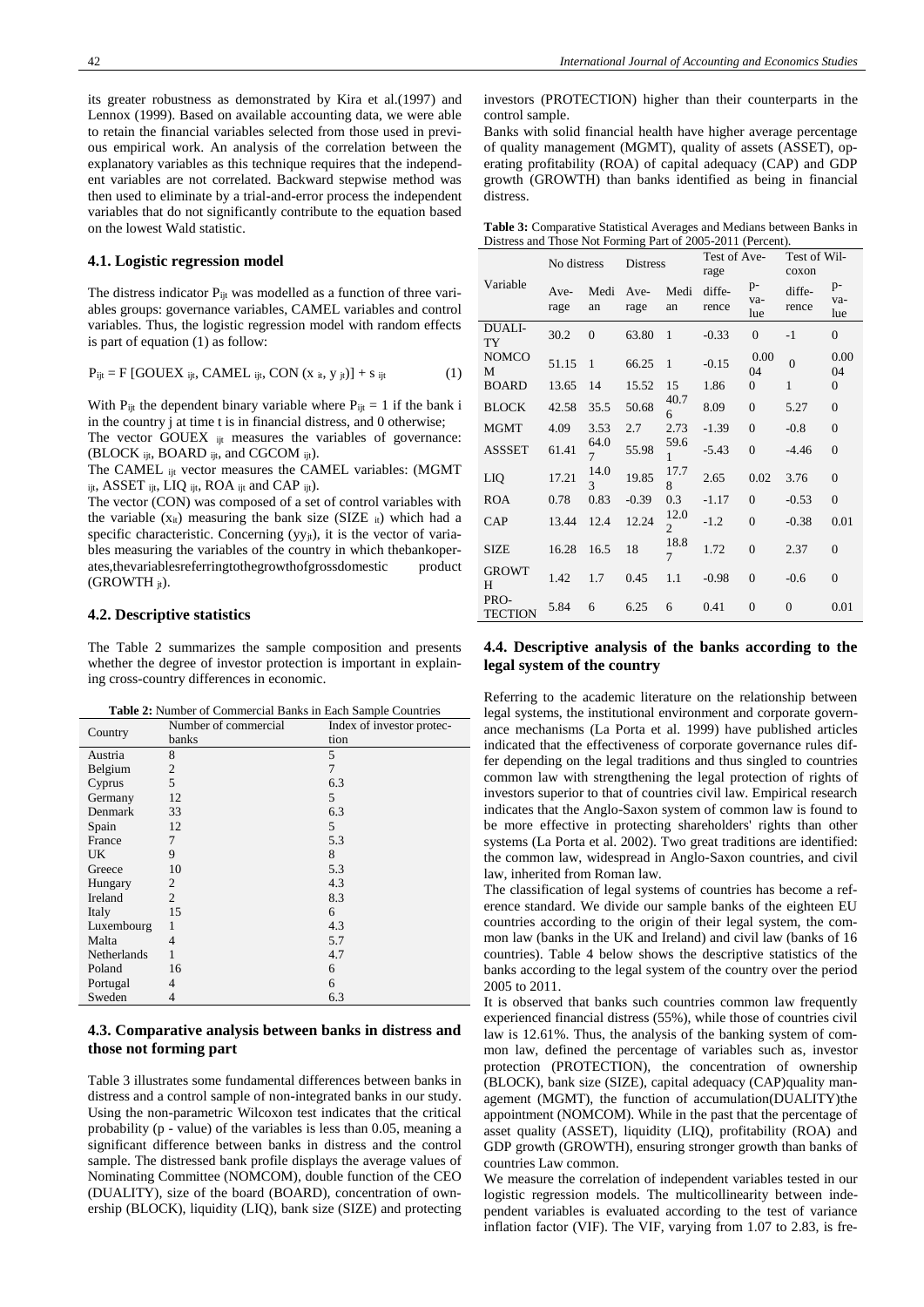quently inferior to 10, first conventional acceptable level. The absence of multicollinearity thus remains a determining factor (Stevens, 1996). Table 5 shows the correlation coefficients of Pearson and FIV tests between all explicative variables. The estimation of these models is performed on a sample of 147 European commercial banks.

Table 4: Descriptive Statistics of the Banks According to the Legal System of the Country

| Variable        | Civil Law |       |          |           |     | Common Law |       |          |           |     |
|-----------------|-----------|-------|----------|-----------|-----|------------|-------|----------|-----------|-----|
|                 | Average   | Max   | Min      | Std. Dev. | Obs | Average    | Max   | Min      | Std. Dev. | Obs |
| <b>Distress</b> | 12.61     |       |          | 0.33      | 952 | 55         |       | $\theta$ | 0.49      | 77  |
| Duality         | 30.15     |       | $\Omega$ | 0.46      | 952 |            |       |          | $\Omega$  | 77  |
| Nomcom          | 49.79     |       | $\theta$ | 0.5       | 952 |            |       |          |           | 77  |
| Board           | 13.95     | 31    |          | 4.6       | 952 | 13.9       | 21    |          | 2.83      | 77  |
| <b>Block</b>    | 43.77     | 100.7 | 4.1      | 33.69     | 952 | 45.09      | 100   | 4.6      | 32.28     | 77  |
| Mgmt            | 3.72      | 47.37 | $-7.61$  | 2.4       | 894 | 5.79       | 41.47 | 0.66     | 9.07      | 69  |
| Asset           | 61.12     | 93.25 | 0.16     | 16.75     | 894 | 52.97      | 92.28 | 22.5     | 17.36     | 69  |
| Liq             | 17.51     | 79.19 | 0.09     | 12.5      | 894 | 19.2       | 50.84 | 4.31     | 11.74     | 69  |
| Roa             | 0.61      | 28.63 | $-82.55$ | 3.78      | 903 | 0.34       | 13.94 | $-43.37$ | 6.2       | 77  |
| Cap             | 13.17     | 68.36 | $-5$     | 4.44      | 812 | 14.16      | 22.78 | 9.2      | 3.26      | 58  |
| <b>Size</b>     | 16.44     | 21.81 | 7.72     | 2.57      | 952 | 18.01      | 22.06 | 11.26    | 3.61      | 77  |
| Growth          | 1.29      | 6.8   | $-7.1$   | 3.05      | 952 | 0.96       | 6.1   | $-6.4$   | 3.18      | 77  |
| Protection      | 5.73      |       | 4.3      | 0.59      | 952 | 8.05       | 8.3   | 8        | 0.12      | 77  |
|                 |           |       |          |           |     |            |       |          |           |     |

| <b>Table 5:</b> Pearson Correlations Test of the Explanatory Variables |            |               |              |            |            |           |           |            |         |        |
|------------------------------------------------------------------------|------------|---------------|--------------|------------|------------|-----------|-----------|------------|---------|--------|
| Variables                                                              | Protection | <b>Brsize</b> | <b>Block</b> | Mgmt       | Asset      | Lig       | Roa       | Cap        | Size    | Growth |
| Protection                                                             |            |               |              |            |            |           |           |            |         |        |
| <b>Brsize</b>                                                          | $-0.14***$ |               |              |            |            |           |           |            |         |        |
| <b>Block</b>                                                           | $-0.12***$ | $-0.02$       |              |            |            |           |           |            |         |        |
| Mgmt                                                                   | $0.17***$  | $-0.17***$    | $-0.12***$   |            |            |           |           |            |         |        |
| Asset                                                                  | $-0.04$    | $-0.15***$    | $0.12***$    | $-0.03$    |            |           |           |            |         |        |
| Liq                                                                    | 0.004      | $0.12***$     | $-0.13***$   | $-0.01$    | $-0.68***$ |           |           |            |         |        |
| Roa                                                                    | 0.002      | $-0.02$       | $-0.07**$    | $0.38***$  | $0.08***$  | $0.11***$ |           |            |         |        |
| Cap                                                                    | $0.12***$  | $-0.06**$     | $-0.07**$    | $0.24***$  | $-0.29***$ | $0.25***$ | $0.11***$ |            |         |        |
| Size                                                                   | $-0.07**$  | $0.34***$     | 0.01         | $-0.50***$ | $-0.20***$ | $0.11***$ | $-0.02$   | $-0.34***$ |         |        |
| Growth                                                                 | $-0.01$    | $-0.16***$    | $0.08***$    | 0.04       | $-0.07**$  | $0.10***$ | $0.13***$ | $-0.05$    | $-0.04$ |        |

#### 4.5. Empirical results

This last part presents the statistical analysis of distressed and stressed banks, according to the countries of the European Union. We analyse the results by multivariate multiple imputation.

#### 4.6. Statistical analysis of distressed and stressed banks according to the countries of the European Union

Table 6 presents the number of observations, well as the percentage of banks in distress versus healthy ones, included in each of the countries of our sample. From 2005 to 2011, banks in Ireland, the United Kingdom, Belgium, Greece, France, Germany and Cyprus frequently experienced financial distress respectively: of64.29%, 53, 53%, 97%, 50.00%, 40.00%, 28.57%, 27.38% and  $20%$ .

However, the financial institutions registered in Hungary, Luxembourg, the Netherlands and Portugal remained foreign to this situation.

#### 4.7. Results of legal system in the country

There is a difference between the environments of governance and legal system in the countries of the European Union. It is interesting to analyse the financial distress of banks depending on the legal system in place. According to the work of (Aguilera & Jackson 2003), we study through the use of random effects logistic regression for the period 2005-2011, the civil effect Law versus common law Table 7.

By analysing the result of banks' common law country type, we observe that the liquidity ratio (LIQ) is 0.002, therefore, it positively and significantly influences at the 5% threshold to the probability of financial distress. The bodies of regulations have encouraged this response, so that banks in financial distress can obtain the necessary liquidity and maintaining the trust of stakeholders, according to some previous works (Bourke 1989, Demirgüç-Kunt& Huizinga 1999, Kosmidou et al. 2005, Kosmidou 2008).

The coefficient accumulated CEO functions (DUALITY) is 0.09, and positively associated to the significant likelihood of financial distress particularly. However, the multiple roles "directories" stimulates the rigidity of the bank and its capacity limit organizational adaptation and reaction to crises (Daily and Dalton, 1994b). Once again, it is clear that the separation of functions improves business performance (Rechner& Dalton 1991, Pi & Timme 1993, Boyd 1995, Bhagat & Bolton 2008, Balsam & Upadhyay2009). We observe that banks with a nomination committee (NOMCOM) are negatively associated -0.05 at the 5% threshold in financial distress.

The coefficient size of the board (BOARD) is 0.006, it has a positive effect and revealing at the 5% threshold on financial distress, major committees then meet with efforts coordination problems, a lack of response face difficulties, the internal control inefficiency. This leads executives to great freedom to develop their own goals. These results are in Accordance with studies of Changanti et al.  $(1985)$ .

The ownership concentration factor (BLOCK) is 0.0008 significant at the 1% threshold, thereby confirming the work of Laeven and Levine (2009) which showed that the majority shareholders to encourage excessive risk taking to maximize profits which increases the probability of distress.

The coefficient of capital adequacy (CAP) is -0.005 at 1% level. This coefficient is negatively associated with financial distress, implying that the higher the level of capital, the greater the protection of depositors and creditors to losses is strong. This cap takes then all its importance, wearing their flexible deal with adverse shocks (Beltratti&Stulz 2010) and tapering the problems of overindebtedness (Myers 1977).

At the macro level, the GDP growth rate (GROWTH) stood at -0.009. Thus, there is a negative and significant influence of the 1% of financial distress, according to the conclusions of (Demirguc-Kunt&Detragiache 1998a) who found that low GDP growth rates or adverse developments in the real economy may be a major source of banking sector problems.

By studying the banks' common law type countries, variables such as the size of the board (BOARD) and the concentration of ownership (BLOCK) have a positive and significant effect on the finan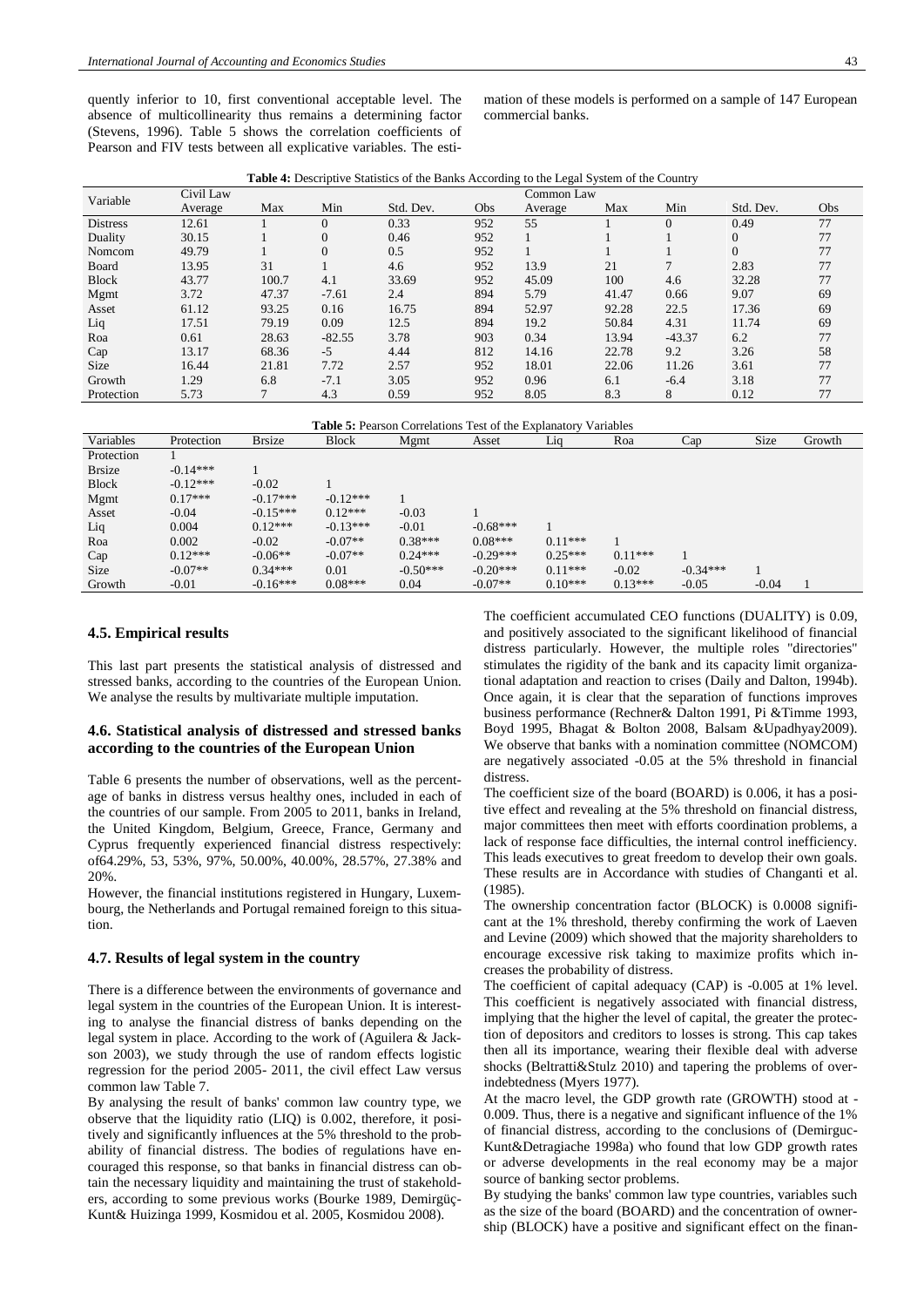cial distress, well, and the GDP growth (GROWTH) which is negative -0.03 and significant at 1%.

The coefficient of bank size (SIZE) displayed a statistically significant coefficient of 0.06, confirming the notion too-big-to-fail. Thus, the major banks were exposed to the riskiest markets by mortgage transactions at high risk (Boyd &Runkle 1993, Boyd &Gertler 1994, Gropp et al. 2010).

The investor protection coefficient effect (PROTECTION) is - 1.27, it has a negative impact on the financial distress at the 5% level, and a high level of investor protection limits the probability of financial deficit and ensures good assessment of banking risks, in accordance with findings of (La Porta et al. 2002, Caprio et al. 2007).

| Country      | Number of observation<br>of distressed banks | Banks percentage<br>distress | Number banks observa-<br>tion<br>not in distress | Percentage of banks<br>not in distress | <b>TOTAL</b>   |
|--------------|----------------------------------------------|------------------------------|--------------------------------------------------|----------------------------------------|----------------|
| Ireland      | 9                                            | 64.29%                       | 5                                                | 35.71%                                 | 14             |
| UK.          | 34                                           | 53.97%                       | 29                                               | 46.03%                                 | 63             |
| Belgium      |                                              | 50.00%                       | 7                                                | 50.00%                                 | 14             |
| Greece       | 28                                           | 40.00%                       | 42                                               | 60.00%                                 | 70             |
| France       | 14                                           | 28.57%                       | 35                                               | 71.43%                                 | 49             |
| Germany      | 23                                           | 27.38%                       | 61                                               | 72.62%                                 | 84             |
| Cyprus       |                                              | 20.00%                       | 28                                               | 80.00%                                 | 35             |
| Sweden       | 3                                            | 10.71%                       | 25                                               | 89.29%                                 | 28             |
| Italy        | 9                                            | 8.57%                        | 96                                               | 91.43%                                 | 105            |
| Spain        | 6                                            | 7.14%                        | 78                                               | 92.86%                                 | 84             |
| Austria      |                                              | 7.14%                        | 52                                               | 92.86%                                 | 56             |
| Denmark      | 15                                           | 6.49%                        | 216                                              | 93.51%                                 | 231            |
| Malta        |                                              | 3.57%                        | 27                                               | 96.43%                                 | 28             |
| Poland       |                                              | 2.68%                        | 109                                              | 97.32%                                 | 112            |
| Hungary      | $\Omega$                                     | 0.00%                        | 14                                               | 100.00%                                | 14             |
| Luxembourg   | $\Omega$                                     | 0.00%                        | 7                                                | 100.00%                                | $\tau$         |
| Netherlands  | 0                                            | 0.00%                        | 7                                                | 100.00%                                | $\overline{7}$ |
| Portugal     |                                              | 0.00%                        | 28                                               | 100.00%                                | 28             |
| <b>TOTAL</b> | 163                                          | 15.84%                       | 866                                              | 84.16%                                 | 1029           |

| <b>Table 7:</b> Result of Random Effects Logistic Regression According to the Legal System of the Country |  |  |  |
|-----------------------------------------------------------------------------------------------------------|--|--|--|
|                                                                                                           |  |  |  |

| <b>Explanatory variables</b> | Banks of civil law countries | Banks of common law countries |
|------------------------------|------------------------------|-------------------------------|
| <b>DUALITY</b>               | $0.09***$                    | 0.001                         |
| <b>NOMCOM</b>                | $-0.05**$                    | 0.007                         |
| <b>BOARD</b>                 | $0.006**$                    | $0.066***$                    |
| <b>BLOCK</b>                 | $0.0008***$                  | $0.008***$                    |
| <b>MGMT</b>                  | 0.002                        | $-0.006$                      |
| <b>ASSET</b>                 | $-0.0003$                    | 0.0001                        |
| LIQ.                         | $0.002**$                    | $-0.002$                      |
| <b>ROA</b>                   | $-0.0057$                    | 0.01                          |
| CAP                          | $-0.005**$                   | 0.003                         |
| <b>SIZE</b>                  | 0.007                        | $0.06***$                     |
| <b>GROWTH</b>                | $-0.009***$                  | $-0.03***$                    |
| <b>PROTECTION</b>            | $-0.009$                     | $-1.27***$                    |
| cons                         | $-0.02$                      | 8.38                          |
| $\mathbf N$                  | 952                          | 77                            |
| cons                         | 11.48%                       | 57.55 %                       |

# **5. Conclusion**

Our results indicate that corporate governance at the enterprise level varies with different combinations of financial structure and legal systems, which in turn exerts a different influence on the performance of the enterprise market in the host country. The results partially confirm the hypothesis developed; there is a significant influence of ownership concentration variables and size of the board on the financial distress in banks' common law countries such as the UK and the Ireland, which have more financial distress banks of civil law countries. By comparing the common law of banks and Civil Law, we note the similarity of the positive and significant effect on the size of the board and the bank's ownership concentration of financial distress and negative and significant effect the growth of GDP. However, the difference between the two legal systems exists. The bank size increases the probability of financial distress in the common Law countries; we see investor protection limits the financial distress in these countries. As well, the overlapping functions of the leader, the presence of NominatingCommitteeandliquidityhasapositiveandsignificanteffectandcapital adequacy ratio to a negative and significant effect on the financial distress in the Civil Law countries.

This study contributes in enriching the literature on the role of corporate governance, the structure of the board, the concentration

of property investor protection and the relativity of CAMEL ratios to explain the distress financial in the European commercial banks.

# **Acknowledgements**

We thank the ministry of Higher Education of Tunis and the University of Paris Ouest Nanterre La Défense ict financial support.

#### **References**

- [1] Aguilera, R. V., & Jackson, G. (2003). The cross-national diversity of corporate governance: Dimensions and determinants. Academy of Management Review, 28, 447–465.
- [2] Balsam, S., &Upadhyay, A. (2009). Impact of board leadership on firm performance: does it matter who heads the board? , Working Paper
- [3] Beltratti, A., &Stulz, R. (2010). Why did some banks perform better during the credit crisis? A cross-country study of the impact of governance and regulation. Unpublished working paper, Ohio State University.
- [4] Bertrand, M., Mehta, P., & Mullainathan S. (2002). Ferreting out tunneling: an application to Indian business groups. Quarterly Journal of Economics. 117, 121-148. [https://doi.org/10.1162/003355302753399463.](https://doi.org/10.1162/003355302753399463)